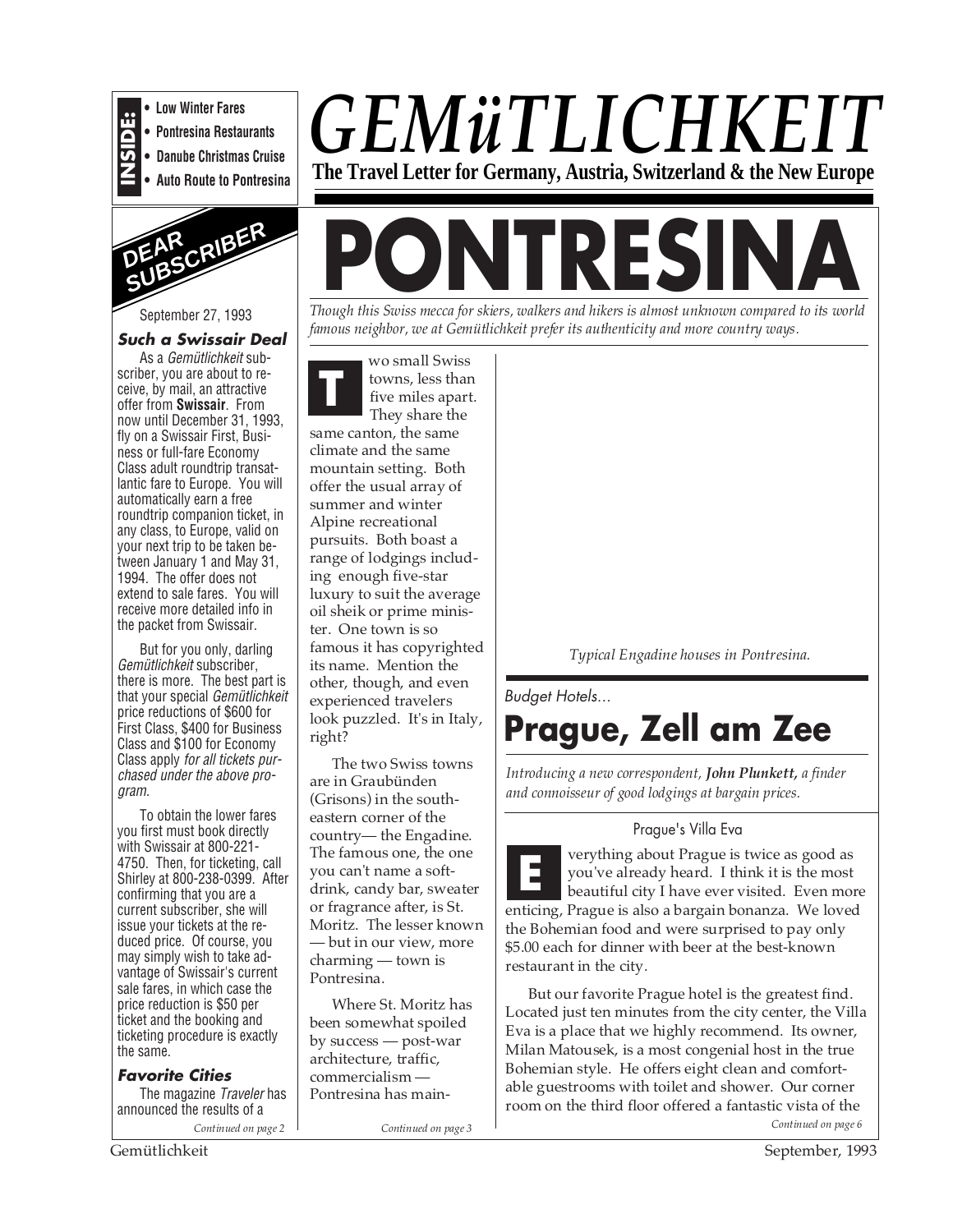#### *DEAR SUBSCRIBER*

*Continued from page 1*

survey in which readers were asked to name their favorite travel destination cities. Survey respondents were asked to judge cities on a scale of one to five based on four criteria — cultural enrichment, restaurants, ambience and people. The winner was San Francisco. Vienna placed second; Lucerne, Switzerland was 13th and Munich was 20th. No other cities of Germany, Austria or Switzerland finished in the top 20.

Since I didn't participate in the poll, nor have I visited all the cities, I won't complain about the results. But I will cast my ballot here for my favorite cities (over 200,000 population) in Germany, Austria, Switzerland. With a few embellishments — favorite sight, restaurant, hotel and walk in each city — here are my top five.

**1. Vienna.** My favorite; not just in this part of Europe but in all the world. Gets to me in a way that no other city does. Maybe it's my Bohemian heritage, but this town is in my blood.

Sight: The **Capuchins' Crypt** or **Kaisergruft**, containing the fabulously ornate coffins of 12 emperors, 16 empresses and more than 100 archdukes of the Hapsburg family. (Weirdly, while their bodies are in the Kaisergruft their hearts are in the Church of Augustinians and their entrails are in the catacombs under St. Stephen's Cathedral.)

Restaurant: **Smutny** (Inexp.)

Hotel: **Kaiserin Elisabeth** (Mod.-Exp.) Walk: Down the Kärtnerstrasse, across the river to the **Prater**, a slightly scruffy but wonderful amusement park.

**2. Berlin.** A bigger thrill when it was behind the Wall, but still exciting. The

 $GEMI$ : THEI $GIII$  $H$ 

physical changes occurring in the eastern part of the city are marvelous to see.

Sight: The incredible display of food and beverages on the sixth floor of **Ka De We**, Berlin's big department store.

Restaurant: **Fofi's Estiatorio** (Mod.- Exp.)

Hotel: **Domus** (Mod.) Walk: The length of the Kurfürstendamm, both sides of the street.

**3. Zürich.** The more we see the more we like. Not nearly as cold and methodical as its reputation.

Sight: The Chagall windows in the **Fraumünster**.

Restaurant: **Kronenhalle** (Exp.) Hotel: **Florhof** (Mod.)

Walk: The Bahnhofstrasse and then across the Limmat to the old town.

**4. Graz.** Altstadt oozes with old-world charm. Not many tourists.

Sight: The carved facade of the **Hof Backerei**, the palace bakery.

Restaurant: **Kepler Keller** (Inexp.-Mod.) Hotel: **Erzherzog Johann** (Mod.) Walk: The old town

**5. (tie) Hamburg.** Hanseatic, sea-going ambience.

Sight: Go to the town of Wedel and the **Wilkomm-Höft** where ships passing on the Elbe are saluted by raising the flag of their country and playing their national anthem.

Restaurant: **Ratsweinkeller** (Mod.)

Hotel: **Abtei** (Exp.)

Walk: Through the sinful St. Pauli quarter and its famous **Reeperbahn**. Superior people watching.

**5. (tie) Munich.** Chic, cultured and all that beer.

Sight: The **Botanical Gardens** at **Nymphenburg Palace**, also the **Carriage** **Museum** is not to be missed.

Restaurant: **Zum Bürgerhaus** (Mod.- Exp.)

Beer Hall: **Augustiner** (Inexp.) Hotel: **Adria** (Mod.) Walk: Through the **Englisher Garten** to

the beer garden at the **Chinese Tower**.

#### **Lucerne Bridge Restoration**

As you may have read in the Sunday travel section of your local newspaper, the landmark, 650-year old walking bridge of Lucerne was destroyed by fire last month. Only the octagonal stone tower was saved. However, work on rebuilding the bridge is already underway and will be completed sometime next spring. It is expected that a process of artificially "aging" the wood will be used and the restored bridge will be a replica of the original.

#### **Rothenburg Hotel**

Subscriber and travel planner, Karen Pasold, says we should have included the **Burg-Hotel** in our issue on Rothenburg ob der Tauber. She considers it one of Rothenburg's best hotels and has brought to our attention its attractive offer for winter guests. Good from early January to early April, "Wintersleep" permits guests who stay two nights to pay for only one. As Ms. Pasold points out, it is rare — I know of no other instance — for a European hotel to make a two for one offer.

The Burg-Hotel has no restaurant, is operated by Gabriele Berger, and, according to Ms. Pasold, has lovely, mostly spacious, guest rooms and an abundant buffet breakfast. It is located very near the wall, not far from the Burggarten. Several of its 14 rooms have fine views of the Tauber Valley. Burg-Hotel, Klostergasse 1, phone 09861/50 37, fax 0986/14 87. Singles 150 to 180

**DMat(&gRe\$1Ho)ed**Oubles (\$129-\$184).

| Vol. 7, No. 9 $\mathbf{GLM}$ u I LICHKEI I<br>September, 1993<br>The Travel Letter for Germany, Austria, Switzerland & the New Europe<br>Editor & Publisher:  Robert H. Bestor, Jr.<br>Associate Editors:  E. Schiller, L. Troop<br>Contributing Editors:  C. Fischer, R. Holliday<br>Design & Composition:  Paul T. Merschdorf<br>Consulting Editor:  Thomas P. Bestor | П<br>Ш<br>IV<br>V<br>❖ | Basic accommodations or a hotel that underachieves. Suitable only<br>for stays of one or two nights.<br>Good hotel, typical of its class. Suitable for a longer stay.<br>A cut above other hotels in its price category.<br>Excellent accommodations.<br><u>A great hotel, world-class, could be a</u><br><u>memorable experience.</u><br><b>Restaurants</b><br>Acceptable meals, but <i>only</i> if the price is right. |
|-------------------------------------------------------------------------------------------------------------------------------------------------------------------------------------------------------------------------------------------------------------------------------------------------------------------------------------------------------------------------|------------------------|--------------------------------------------------------------------------------------------------------------------------------------------------------------------------------------------------------------------------------------------------------------------------------------------------------------------------------------------------------------------------------------------------------------------------|
| Subscription Dept:  N. Badely, K. Steffans                                                                                                                                                                                                                                                                                                                              | <b>交易</b>              | Good food but not good value, overpriced.<br>Serves good, plain food, typical of the region.                                                                                                                                                                                                                                                                                                                             |
| <b>Gemütlichkeit</b> (ISSN 10431756) is published monthly by UpCountry Pub-<br>lishing, 2892 Chronicle Avenue, Hayward, CA 94542. TOLL FREE: 1-800/<br>521-6722 or 510/538-0628. FAX: 510/582-8296. Subscriptions are \$67 per<br>year for 12 issues. While every effort is made to provide correct information                                                         |                        | A cut above other restaurants in its price category.<br>Outstanding food and service.<br>A great restaurant in every respect<br><b>Special Designations</b>                                                                                                                                                                                                                                                              |
| in this publication, the publishers can make no quarantees regarding<br>accuracy. Second-class postage paid in Hayward, CA.<br><b>POSTMASTER: SEND ADDRESS CHANGES TO:</b><br>Gemütlichkeit, 2892 Chronicle Ave., Hayward, CA 94542                                                                                                                                     | G<br>S                 | By virtue of location, decor, special charm, warmth of management,<br>or combination thereof, an especially pleasant establishment.<br>Offers significant value.<br><del>Stav awav.</del>                                                                                                                                                                                                                                |
| Gemütlichkeit                                                                                                                                                                                                                                                                                                                                                           |                        | September, 1993                                                                                                                                                                                                                                                                                                                                                                                                          |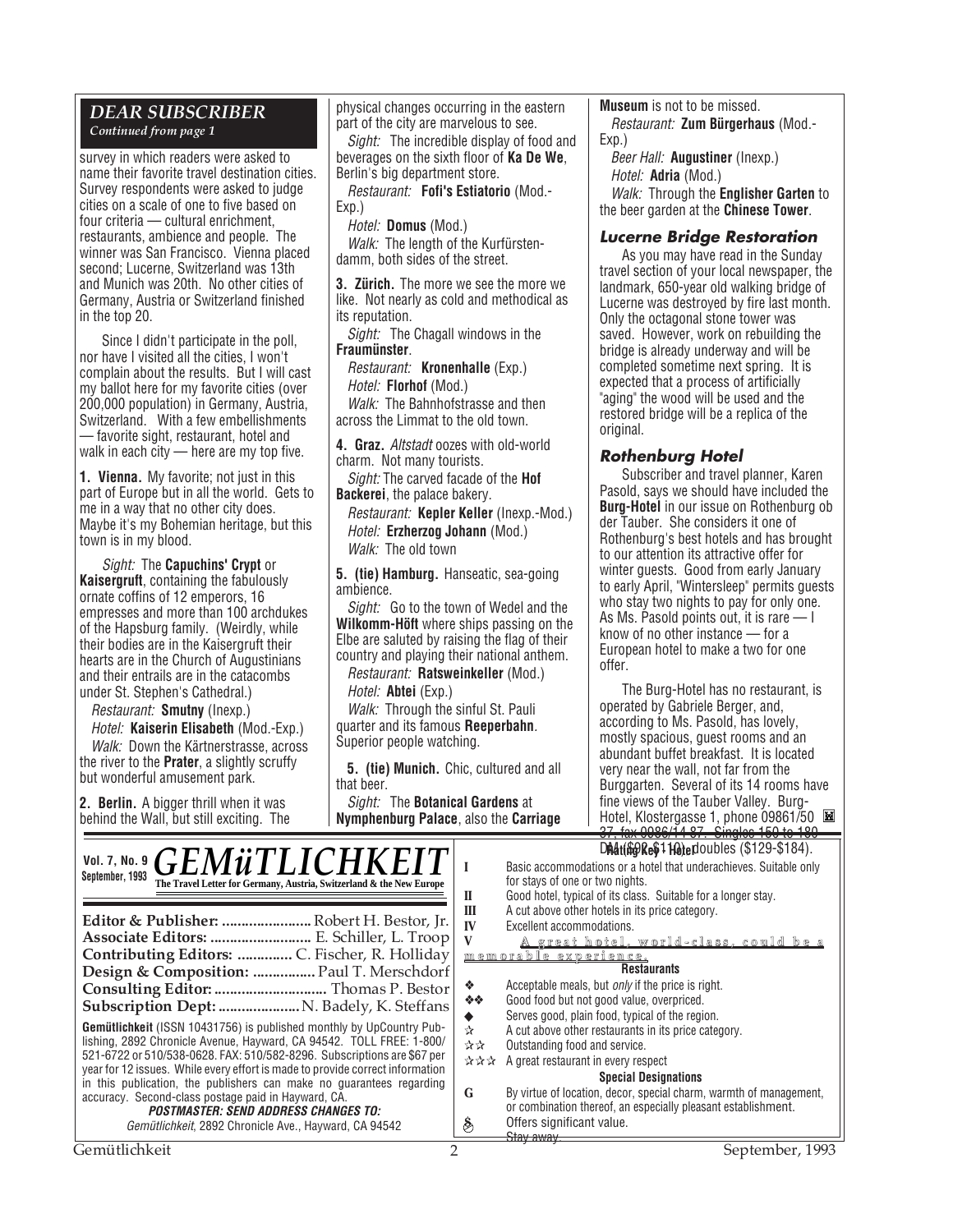#### *PONTRESINA Continued from page 1*

tained its identity as a Swiss mountain village.

Most of the town, which lies on a hillside at the beginning of the Bernina Valley, is gathered along one, long, sloping street. Buildings are typical of the Upper Engadine, with thick walls, arched entrances and small, deep-set windows. Many are decorated with the unique plaster designs known as sgraffito.

The town's setting offers a fine view across the Ova da Bernina, the river which runs through the floor of the valley below Pontresina, to the Bernina peaks.

Our last visit was in July and never have we seen so many hikers and climbers in any Swiss town. In the late afternoon they flow like rivers out of the mountains to fill up every sidewalk table on the village's main street. Many, of course, arrive via the Engadine's perfect little red railway cars, the Rhätische Bahn, to explore the region's more than 300 miles of tended paths. One of the most popular walks is a nearly level route between Muottas Muragl and Alp Languard, a distance of some four miles. Take the chairlift from the village to Alp Languard, at an elevation of a little over 8,000 feet, and walk eastward around the mountain to Muottas Muragl where there is a restaurant. You can descend on foot in about an hour and a half, or faster via the Muottas Murgl funicular.

The air in Pontresina is dry, refreshing and there is much sunshine. The weather is particularly lovely in summer, when there is little humidity and the nights are cool.

Though outdoor activities are the tourist mainstays, there are one or two more cerebral attractions. The small Santa Maria Church, located at the highest point in the

## **PONTRESINAI**

Population: 1,726 Elevation: 5,863 feet Approximate distances from: Geneva 480 km 298 miles Zürich 210 km 130 miles Innsbruck 220 km 136 miles Munich 300 km 186 miles Frankfurt 620 km 384 miles

#### **Tourist Information**

Tourist Office CH-7504 Pontresina Phone: 082/664 88 Fax: 082/679 96

Hours of Operation

| Mon.-Fri. | 8:30 am-12 pm<br>$2 \text{ pm-6 pm}$         |
|-----------|----------------------------------------------|
| Sat.      | 8:30 am-12 pm<br>$2 \text{ pm-}5 \text{ pm}$ |

#### **Getting There**

**By automobile:** The approach passes, Julier, Maloja, Ofen and Bernina passes are open all year; Albula in summer only.

**By rail:** Chur is the express train terminus. From there by the Rhätian railway via Samedan to Pontresina. Another branch of the Rhätische Bahn provides a way from St. Moritz, via Pontresina to Tirano, Italy.

**By air:** From Zürich (Kloten) airport via scheduled air taxi flights to Samedan (December through April).

#### **Ski Pass Rates**

Six days unlimited use of 65 mountain railways, cable cars, skilifts, ski bus and indoor public swimming pool.

| Adults   | Sfr. 237 | (\$166) |
|----------|----------|---------|
| Children | Sfr. 174 | (\$122) |

Rental of skis and boots for six days is approximately \$120. Six days ski school instruction (four hours per day in groups of maximum eight M persons) is about \$140.

village, attracts visitors to its murals which date from the 15th century and cover virtually every inch of every interior wall. In St. Moritz, the Engadine Museum, is of interest.

A most pleasant Pontresina diversion in summer is the daily orchestral concert from 11 a.m. to noon in the Tais forest.

The best place we found to watch the comings and goings of Pontresina was on the town's main street from a table in front of the **Hotel Schweitzer Hof** where our favorite beer, Pilsner Urquell, is served on draft. It's a good spot for an *alfresco* lunch or a late afternoon refresher.

#### **HOTELS**

While not inexpensive, hotels are cheaper than in St. Moritz. Most prices given below include breakfast and dinner. Hotels are within walking distance of the railway station, though all except the Hotel Bahnhof require an uphill climb.

Hotel Kronenhof



The Kronenhof is about as grand as any hotel in Switzerland, and in a small mountain village its presence is unexpected. It offers a nice — and less expensive alternative to the better-known Lifestyles-of-the-Rich & Famous bastions of nearby St. Mortiz.

Its impressive wrought iron entry gate and large courtyard is accessed from Pontresina's narrow main street. The central wing of the massive turn-of-the-century building overlooks the river and acres of tennis courts, lawn and swimming pools. The view is stunning.

The tastefully appointed public rooms reek of top quality European luxury: magnificent Neo-Rococo paintings, Gobelin valances, Art Nouveau ceilings, priceless antique furnishings. Note the painted ceilings done by Otto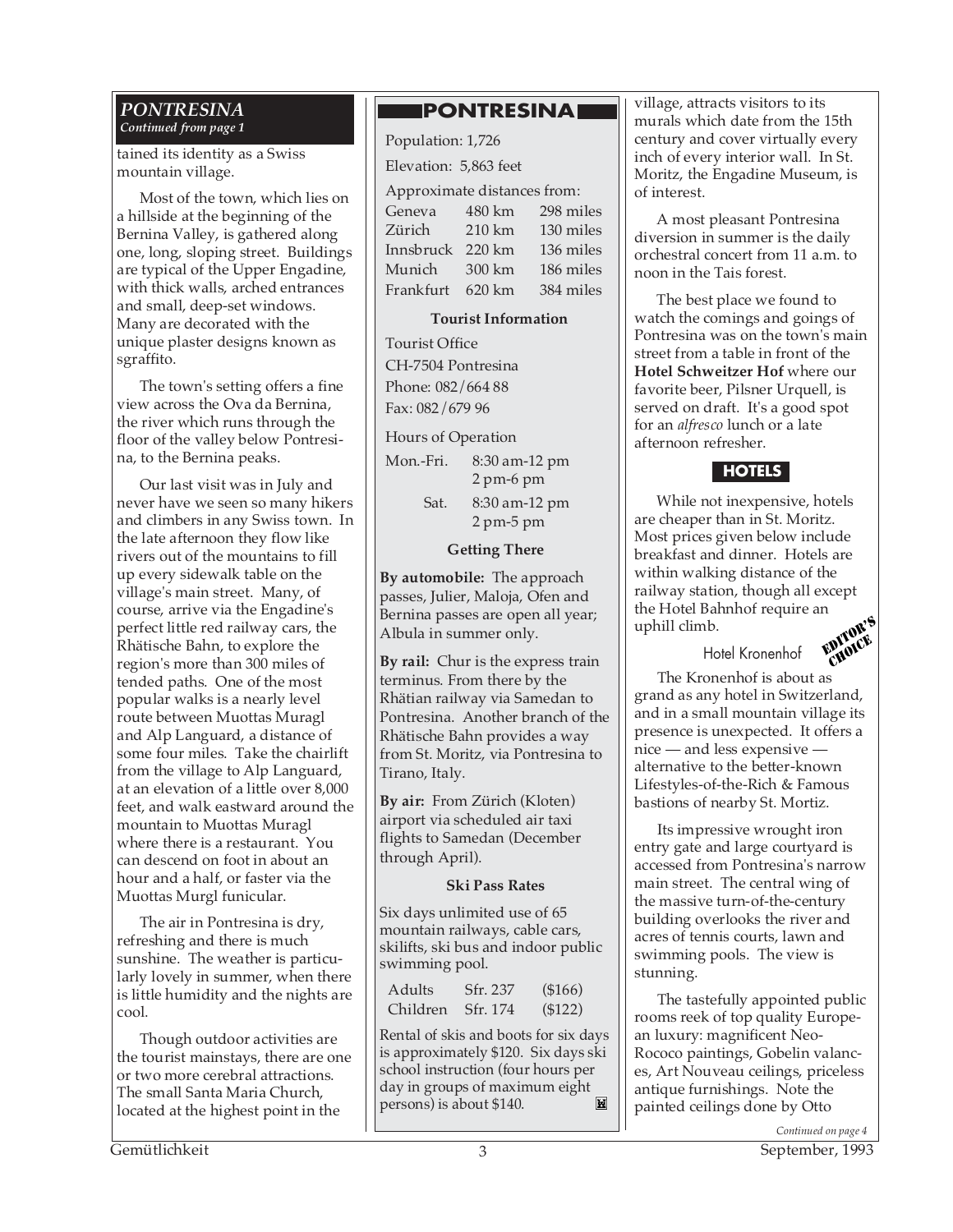#### *PONTRESINA Continued from page 3*

Haberer in 1942 in the lobby and dining room.

Guestrooms are spacious and elegantly furnished, of course, with such amenities as hair dryers, 15

channel satellite TV, safes, heated towel racks, etc.

In addition to an array of restaurants; the elegant, cherrywood Kronenstübli, the Sun Terrace, and La Court for fondue and raclette; plus such other five-star hotel favorites as bowling alleys, hair dresser, masseuse, bridge club, winter ice rink, indooroutdoor swimming pool and tennis courts; the Kronenhof has a winery. Young wine, mainly from Italy, is brought to the hotel where it is filtered, barrel aged, bottled and labeled. Winery tours can be arranged at the Pontresina tourist office.

The Kronenhof is a great hotel and gets our highest rating.

Grand Hotel Kronenhof, CH-7504 Pontresina, phone 082-6 01 11, fax 082/

660 66, singles 170 to 340 Sfr. (\$119- \$238), doubles 320 to 660 Sfr. (\$223- \$461), including breakfast and dinner. Major Cards.

**Grand Hotel Kronenhof: V**

Hotel La Collina EDITOR'S CHOICE

The comfortable La Collina is in a beautiful position on the high end of the village. It is unimpressive from the outside but many of the hotel's 45 rooms, some with outstanding views, have been recently redecorated. Our corner room, Number 407, was big enough for a long stay and an expanse of windows provided panoramic views.

In addition to the main building

## **An Auto Route from Austria to Pontresina**

*T*he preferred route to reach southwestern Switzerland from western Austria is to stay away from the Arlberg Tunnel and the

heavy traffic at Bludenz and Feldkirch. If you are proceeding west on the highway from Innsbruck (E60), turn south at Landeck on red road #315. Just north of Nauders at the Italian border, veer<br>right and a right and a  $\bigvee_{i=1}^{\infty}$  and  $\bigvee_{i=1}^{\infty}$  little west on #27, entering  $Switzer$  and at Schalkl. Then follow  $\left\{\begin{array}{c} \searrow \searrow \end{array}\right\}$  the signs to Zernez, staying on #27, **passing through Scuol** and Zernez. Just north of St Moritz turn<br>left on red road #29 to Pontresina. left on red road  $#29$  to .<br>Landeck 315 E60 **AUSTRIA** SWITZERLAND 27 aunders St. Moritz ITALY 29 Zernez Pon **Innsbruck** 

The route, only the first few miles of which is autobahn, offers a variety of scenery, ranging from pretty to spectacular. Once you reach Pontresina it is no trick to find your hotel as they are all well identified on signs throughout the town.

Use *Die Generalkarte* # 8 for Austria and *Die Generalkarte* #3 for Switzerland.

> there are two annexes: Chesa Soldanella and Chesa Ladina with apartments and guest rooms serviced by the hotel.

"Stuvetta," La Collina's restaurant, is excellent. (See our story page five.)

The hotel dates to 1904 but the present owner, Ben van Engelen, took over in 1981.

Quality guest rooms, friendly staff, superb views and a first-rate restaurant earn our enthusiastic recommendation.

Hotel La Collina, CH-7504, Pontresina, phone 082/601 21, fax 082/679 95, singles 125 to 175 Sfr. (\$87-\$122), doubles 240 to 350 Sfr.

(\$168-\$245), including breakfast and dinner. **La Collina: III**

#### Hotel Chesa-Mulin

Another hotel on the main street, about a 5-10 minute uphill walk from the railway station, the 27 room Chesa-Mulin, is Swiss-modern, bright, clean and comfortable.

The hotel has no restaurant but snacks are available. Arriving guests will find a basket of fresh fruit in their rooms.

Senior discounts of approximately 15% are offered during most of the summer and early fall and at certain times in the winter. Children 6-12 stay for 50% off, kids 12-16 get 30% off and children under six are free. Summer prices are about 10-12% lower than in winter. Best room is Number 25, a large corner double with two windows. The hotel is closed in November.

Hotel Garni Chesa-Mulin, CH-7504, Pontresina, phone 082/675 75, fax

082/670 40, singles 80 to 120 Sfr. (\$56-\$84), doubles 140 to 220 Sfr. (\$98-\$154). Major Cards.

**Chesa-Mulin: II**



Expect to find a lot of kids in the 82-room Hotel Atlas. It not only welcomes families, it caters to them.

Hotel Atlas

*Continued on page 8*

Gemütlichkeit 4 September, 1993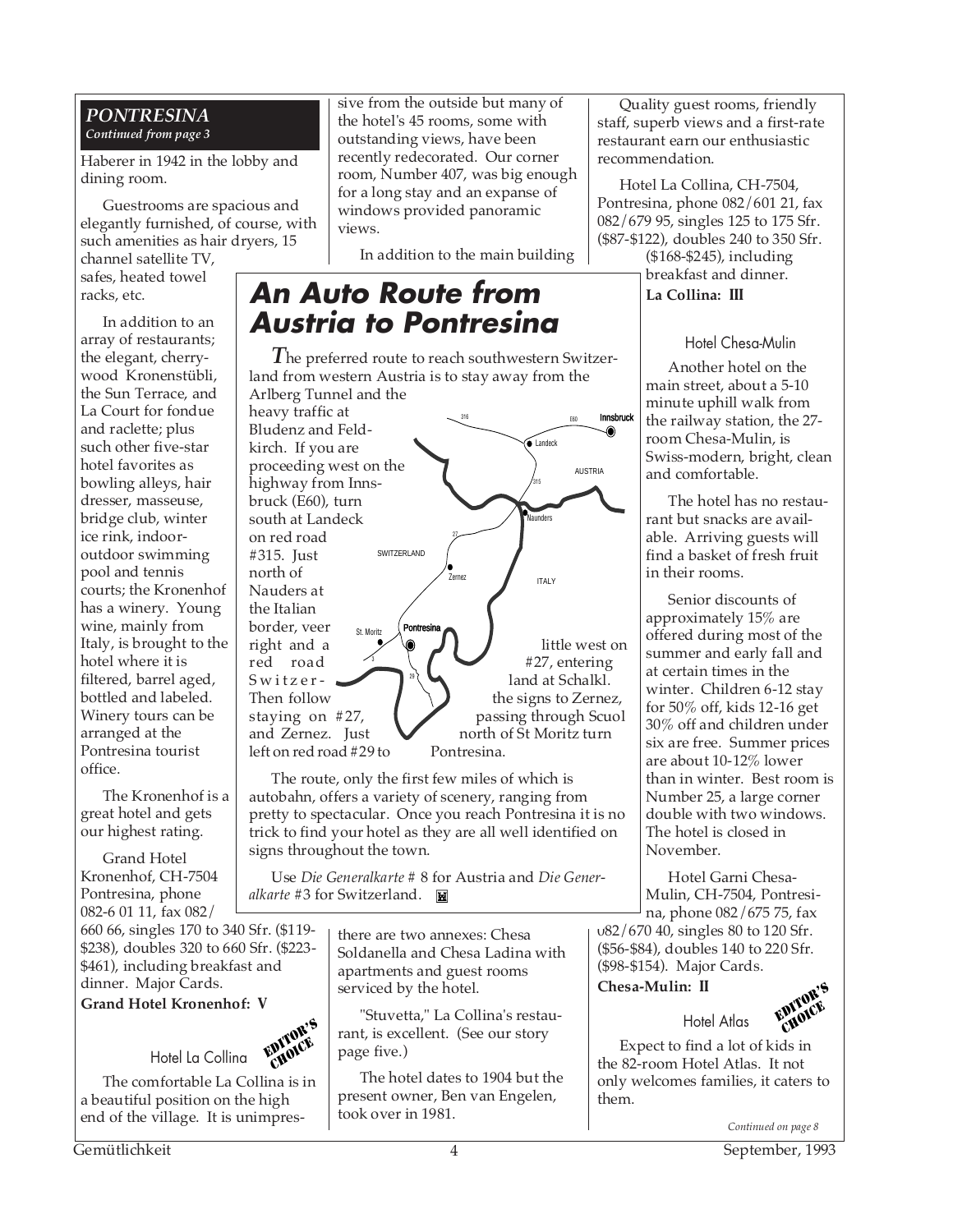# **PONTRESINA RESTAURANTS**

Hotel La Collina he cozy Stüvetta restaurant in the Hotel La Collina is done in blond, knotty pine. Tables are covered by pink cloths with a wide, olive stripe. The effect is that typically Swiss, country elegance that seems to at once stimulate the appetite and relax the soul. Of course, good food, well served, is required for a successful dining experience and La Collina easily qualifies. **T**

The most dish we tasted was *Poussin au roti* (34 Sfr./\$24) a broiler chicken cooked on a rotisserie with a rosemary stuffing, and carved whole at our table. The server first cut off legs and wings and breasts and those juicy bits from the back. One of each was served on the first plate and the rest kept warm for a second serving. Served with the chicken were two corn crepes — in which one could clearly taste the fresh corn kernels — and lightly sauteed slivers of zucchini and carrots. The second serving of chicken included the remainder of the zucchini, another crepe and green beans bundled with a strip of bacon.

*Papardella ai Fungi* (16 Sfr./\$11), a lasagna style pasta served with wonderfully flavorful mushrooms in a rich, cheese sauce, was another clear winner. It was a main dish but, because of its richness, would have worked even better as a first course divided between two persons; provided, of course, that one's next course doesn't — as with the *Poussin au roti* — call for a second plate.

A simple salad of fresh, intensely flavored tomatoes and chunks of tasty mozzarella cheese  $(18 Sfr./$13)$  owed its success to the quality of it components.

After these dishes, a refreshing dessert seemed in order and a citrus sorbet, in a long-stemmed, slant-lipped bowl, with slices of lemon and mint leaves and doused with champagne, filled the bill perfectly.

La Collina's cellar offers a good selection of wines but we opted to economize by choosing a small carafe of Chianti Classico (13.50 Sfr./\$9) from among several *offen* wines. Most European restaurants keep open bottles in several price categories. One can purchase as little as a quarter of a liter, or even just a glass, of some very good wines. Usually the most inexpensive of these bottles will be better than the "house wines" found in U.S. restaurants. The Chianti was smooth with a characteristic dryness that seemed almost dusty.

Hotel La Collina, CH-7504, Pontresina, phone 082/601 21, fax 082/679 95. Major cards. Moderate to expensive.

#### **Hotel La Collina:** ✰✰

#### Sarazena

Perhaps in the U. S. we are more used to Asian food than are the people of central Europe. One sees the occasional Chinese or even Japanese restaurant in Berlin or Zürich or Vienna, but for the most part they are a rarity. The excellent reputation of Pontresina's Restaurant Sarazena appears due in large part to its Chinese dishes, which comprise the majority of its menu offerings. However, we wouldn't know whether that renown is deserved or not because we stuck to its more traditionally European

food; specifically a six course, fixed-price special *menu* costing 120 Sfr. (\$84) *per person*. We were ready for an extravagant meal and the Sarazena had been highly recommended.

We assumed such an expensive progression of dishes would offer the Sarazena's finest cooking and, to an extent, it may have; the dishes ranged from sensational at the start to lackluster at the finish. And that finish was a very long time in coming. The word marathon springs to mind, though the first 100 finishers in the last Olympic marathon took less time to run the 26 miles than it did for us to negotiate those six courses. In fact, like some of those Olympic runners, we had to dropout before the end.

The *menu*:

*Assiette gourmande • Consomme de tomates aux*

*quenelles de serre • Roulade de saumon et scampi, sauce safran a la juilienne de*

*legumes, riz sauvage*

*• Selle de veau doree aux trois sauces, pommes dauphine et legumes*

> *• Sorbets varies et ses fruits*

#### *• Café et liquers*

The *Assiette gourmande* — *lachs*, chilled scampi, a terrine of salmon and a salad of vegetables with bits of chilled white fish and sour cream was an inspired dish, the best of the meal. The seafood was crisp and fresh and the flavors subtle and mysterious.

*Roulade de saumon et scampi* turned out to be a cold, poached salmon filet covered in an opaque shrimp aspic and it, too, was unusual and delicious. It was served with a mound of perfectly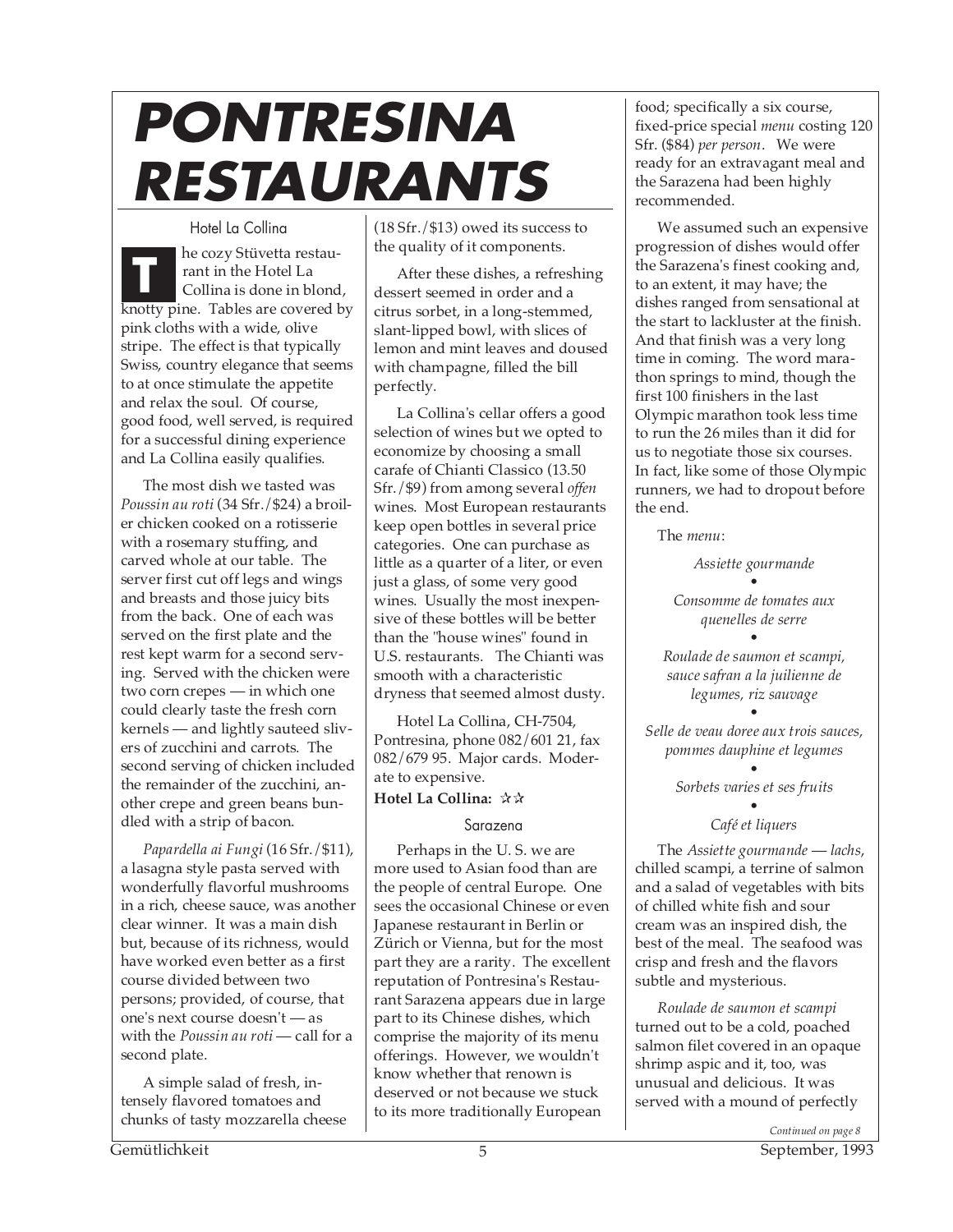#### *BUDGET HOTELS Continued from page 1*

old city center a few miles away.

Breakfast is special with boiled eggs, cheese, four kinds of meat, good bread and superb Czech coffee. The first morning, Mr. Matousek gave us an excellent city map and a week's supply of tickets for the streetcar and bus.

The bus stop is less than 100 meters from the Eva and the streetcar stop is about three blocks away.

If you are arriving by train or air, take a taxi to the Eva. If by car, call Mr. Matousek when you reach the outskirts of Prague and he will drive out to meet you and guide you back. We managed to find our way there because we happened to buy a city map at a gas station a few kilometers outside of Prague. Mr. Matousek parked our car at his front gate so it would be safe. Warning: car theft is getting to be common in all former eastern block countries. Be smart when you park; empty the car of all your belongings and consider buying "The Club" or another theft deterrent for your rental car. We did and slept better each night.

The Villa Eva is for all travelers. Both vacation or business travelers will find Mr. Matousek and his villa to be a delight. Besides that, it's a terrific bargain. The double room with breakfast for *two persons* is about 50 DM (\$31).

The location is excellent though the neighborhood looks a little seamy. We weren't concerned, however, once we discovered most of the residential neighborhoods look the same. There are no problems here.

Villa Eva, Franty Kocourka 14,

150 00 Praha 5, Smichov, CSFR, phone 00422/534776. **Villa Eva: II G \$**

> Landhaus Kleebatt Zell Am See, Austria

The Kleebatt is on the east side of Zell Am See high above the village of Thumersbach. It has four double rooms with shower and is handsomely decorated. The Kleebatt's most outstanding feature is its view. The bedrooms' balconies offer a phenomenal vista of the lake and the town of Zell Am See on the opposite shore. It is a sight that I will take with me to my grave.

To the southwest, about 10 miles distant is the Caprun Glacier enshrouded by several other Alpine peaks.

The village of Thumersbach is nothing to get excited about, but the town of Zell Am See is great fun. It's marvelous for strolling, shopping, dining (we recommend the **Hotel Steinwirt** in the stadtplatz), and all the other compelling reasons we love to visit the beautiful cities and towns of Europe.

Getting there by car is part of the beauty. From Zell Am See, drive around the north end of the lake (Zeller See). When just entering the village of Thumersbach, turn left, then right and start up the hill. The house is easily identified with its name printed on the wall. Ample parking is available in the yard. Frau Kleebatt speaks zero English but don't let that deter you.

A double here with shower and breakfast is 500 AS (\$45). The breakfast is excellent.

Landhaus Kleebatt, Erlberg 78, A-5700 Zell am See, phone 042/ 6664.

M

**Landhaus Kleebatt: II \$**



#### **A Christmas Cruise**

**"Christmas On The Danube"** offers an itinerary that includes three days in wintry Vienna with a one-week cruise to ports of call in Austria, Slovakia and Hungary. The trip begins with a flight from the United States on December 19. December 20 through 23 are spent in Vienna with sight-seeing, museums, art exhibits and a special concert. On Christmas Eve, the first-class riverboat *M/S Rousse* travels upriver to the magnificent, 900-year old Abbey of Melk for a tour and Midnight Mass. Christmas Day is spent on the river with a special lunch, music and lectures and an evening at the historic Hungarian town of Esztergom. December 26 and 27 feature several options in Budapest. More cruising is scheduled for December 28, plus an optional program in Bratislava, capital of Slovakia, and an onboard concert. The return to the U. S. is mid-morning December 28. The price is \$2,095 double occupancy. Call **Elegant Cruises & Tours** at 800-683-6767.

#### **Salzburg Mozart Festival**

The annual Salzburg **Mozart Festival** is an event wrapped around the birth date of the great composer on January 27. The festival dates this year are January 21 to 30, 1994. The program consists of three Mozart *Pasticcios* with medleys of arias from various operas, nine orchestral concerts (three with the Vienna Philharmonic), a choral concert, eight chamber music concerts, four piano recitals, four Masses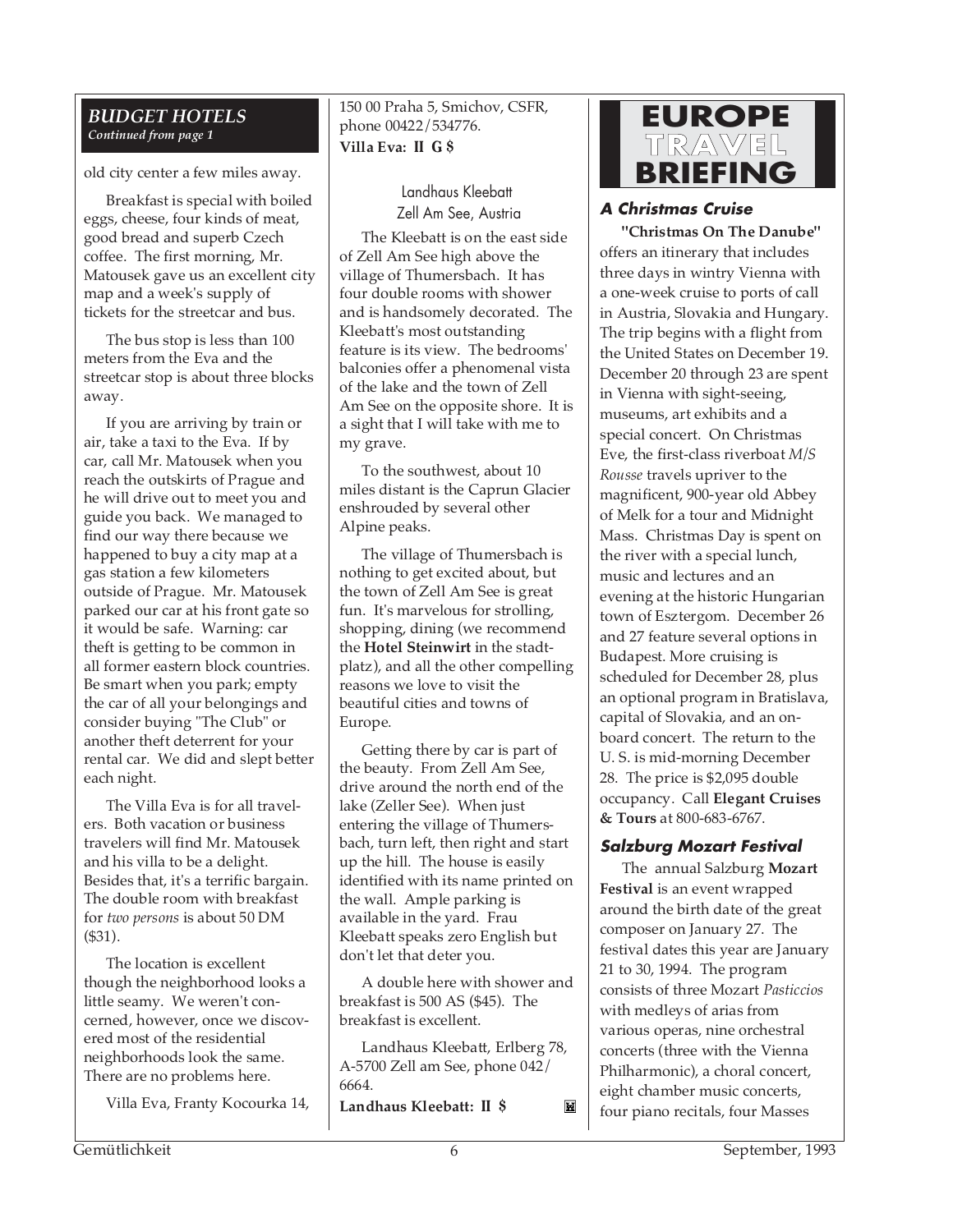and other events. The main venues are the Mozarteum Academy of Music, the large Festival Hall, the Assembly Hall of Salzburg University, the Franciscan Church and the Cathedral. Partial subscriptions are offered for each of the four events. The Austrian National Tourist Office can provide program details. Ticket orders should be addressed in writing to

Kartenbüro der Internationalen Stiftung Mozarteum, P O Box 34, Schwartzstrasse 26, A-5024 Salzburg, Austria, or faxed to 662/872 996. The voice phone is 622/873 154.

#### **Cruising the Elbe from Dresden**

The paddlewheel steamer *Meissen* cruises down the Elbe alongside the Saxon Wine Road. The schedule includes an excursion from Dresden to Meissen, a wine tour between Diesbar and Seusslitz, and a jazz cruise. Information: Sachsische Dampfschiffahrts GmbH & Co, Georgenstrasse 6, D-01097 Dresden. Phone 351/502 3877, fax 351/ 53060

#### **Potsdam Transport Tickets**

The Potsdam ticket gives visitors use of public transport for 24 hours for only 7.50 DM (\$4.60). It includes a city tour, cruise and a bicycle rental. Coupons also provide reduced entry fees for exhibitions. Contact: Potsdam Information, Friedrich-Ebert-Strasse 5, D-14467 Potsdam, phone, 331/21100, fax 331/23012.

#### **Weekend in Tauber Valley**

Tauberbischofsheim, in the Tauber Valley a few kilometers southwest of Würzburg, offers a package called "Weekend with Style." The cost is from 172 DM (\$105) with two nights, breakfast, a four-course dinner, rental bicycle and city tour. Fremdenverkersamt, Postfach 1480, D-97934 Tauberbishofheim, phone 9341/ 80313.

### **CHEAP WINTER AIR FARES**

*G*ood news if you're planning a European trip between now and next April 1. It's looking like the fares wars over the Atlantic could get bloody this winter. **DER Tours** has announced low fares from most major U. S. cities to Frankfurt, Zürich, Athens, Amsterdam, Athens, London and Paris for the period November 1 through March 31, 1994.

DER buys in bulk from **Air Canada**, **American**, **Delta**, **Lufthansa**, **Northwest**, **TWA**, **United** and **U.S. Air**. The roundtrip fares listed below are just a sample of DER's offerings; there are many other destination and origination points. Prices are slightly higher over the Christmas holiday. Purchase through a travel agent.

|                      | Frankfurt | Zürich |
|----------------------|-----------|--------|
| Atlanta              | \$489     | \$556  |
| <b>Boston</b>        | \$378     | \$502  |
| Chicago              | \$489     | \$506  |
| Dallas /Fort Worth   | \$489     | \$656  |
| <b>Los Angeles</b>   | \$545     | \$637  |
| Miami                | \$478     | \$534  |
| <b>New York City</b> | \$378     | \$502  |
| San Francisco        | \$523     | \$637  |
| <b>St Louis</b>      | \$489     | \$589  |

#### **Vienna Event Tix Include Subway Ride**

**Konzerthaus**, venue for many Vienna concerts; **Theater an der Wien**, currently home to the successful, long-running musical *Elisabeth;* and the **Raimundtheater**, which is about to present a German version of *The Kiss of the Spider Woman*, now all sell tickets

which not only include admission to their events but serve as roundtrip transit tickets, valid from two hours before to six hours after curtain time, on Vienna public transit (commuter trains within the city limits, subway, streetcars and buses). The tickets bear the special imprint Fahrausweis Kernzone 100. All three venues are near subway stops.

#### **Austrian Tungsten Mine Tours**

High in the *Hohe Tauren,* in Salzburgland, a modern tungsten mine, begun in 1977, is a new tourist attraction. The entrance to the mine is at 3,850 feet in the Felber Valley above the town of Mittersill. Visitors are outfitted with coveralls and hard hats for safety and then taken through 25 miles of tunnels on a special tour bus. There are two versions of the tour: the first takes about an hour and a half and features the entrance area with an exhibit of minerals, various grottoes and an active ore extraction area with huge state-of-the-art mining machinery; the second takes two and a half hours and includes a vast underground crushing plant. The first tour charges adults 160 AS (\$14) and 120 AS (\$11) for kids 12 to 16 (children under 12 are

not permitted), the second is 240 AS (\$21) for adults and 180 AS (\$16) for kids. Good boots and warm clothing are required for the visit. Tours are available Monday through Friday at 9 a.m., 11 a.m., and 2 p.m. Reservations are necessary and can be made by calling  $6562/4137$  or sending a fax to 6562/41 37 32. M